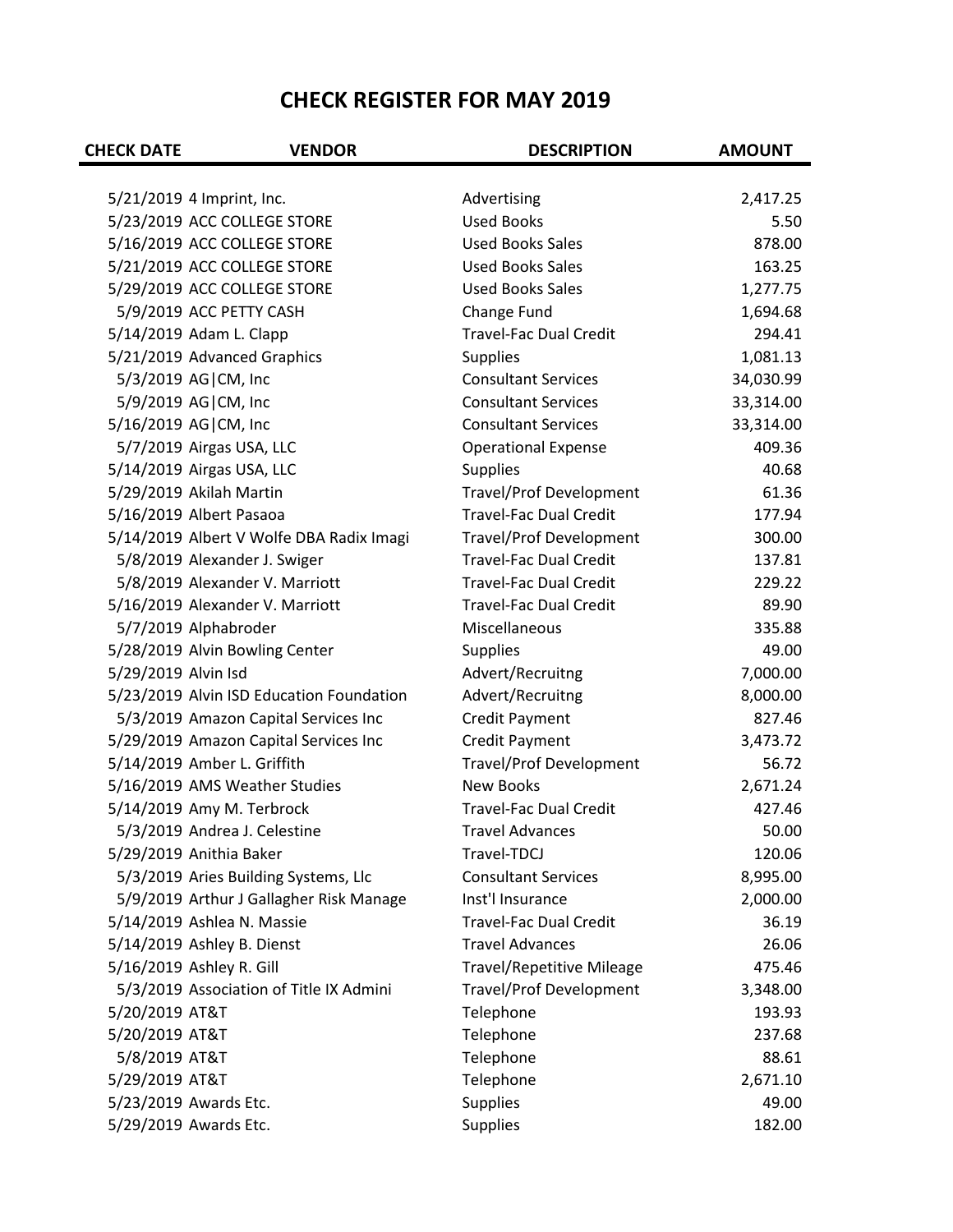| 5/30/2019 B & H Photo                    | <b>Supplies</b>                 | 130.50    |
|------------------------------------------|---------------------------------|-----------|
| 5/23/2019 Bianca Vargas                  | <b>Travel/Prof Development</b>  | 47.33     |
| 5/16/2019 Blue 360 Media Llc             | New Books                       | 584.10    |
| 5/21/2019 Blue Eon Solutions             | Cmptr Softwr                    | 500.00    |
| 5/3/2019 Bob Charmo                      | <b>Consultant Services</b>      | 260.00    |
| 5/9/2019 Bobby Ford Tractor and Equipme  | <b>Supplies</b>                 | 160.24    |
| 5/9/2019 Bound Tree Medical LLC          | <b>Supplies</b>                 | 2,853.44  |
| 5/29/2019 Brazoria County Appraisal Dist | <b>Tax Coll Fees</b>            | 27,252.49 |
| 5/23/2019 Brazoria Industrial Laundry Co | <b>Supplies</b>                 | 54.70     |
| 5/29/2019 Brazoria Industrial Laundry Co | <b>Supplies</b>                 | 156.48    |
| 5/30/2019 Brightspark Travel, Inc.       | <b>Student Travel</b>           | 18,980.00 |
| 5/16/2019 Bugco Pest                     | <b>Consultant Services</b>      | 425.00    |
| 5/7/2019 Building Maintenance Consultan  | <b>Supplies</b>                 | 52.50     |
| 5/16/2019 Cadcim Technologies            | New Books                       | 325.00    |
| 5/16/2019 Castle Branch Inc              | <b>Supplies</b>                 | 70.00     |
| 5/14/2019 Catherince Vance               | <b>Supplies</b>                 | 38.50     |
| 5/29/2019 Catherince Vance               | Travel-TDCJ                     | 120.06    |
| 5/14/2019 Cathy S Lebouef                | <b>Travel-Fac Dual Credit</b>   | 191.63    |
| 5/16/2019 CDWG                           | Comp Hrdwr                      | 3,076.02  |
| 5/14/2019 CDWG                           | <b>Office Supplies Contract</b> | 451.30    |
| 5/9/2019 CDWG                            | <b>Supplies</b>                 | 231.57    |
| 5/30/2019 Center Point Energy            | Gas                             | 54.74     |
| 5/30/2019 Center Point Energy            | Gas                             | 86.06     |
| 5/8/2019 Center Point Energy             | Gas                             | 2,360.70  |
| 5/14/2019 Central Welding Supply Inc.    | <b>Supplies</b>                 | 923.82    |
| 5/21/2019 Central Welding Supply Inc.    | <b>Supplies</b>                 | 1,988.00  |
| 5/14/2019 Certiport                      | Cmptr Softwr                    | 4,680.00  |
| 5/29/2019 Charley Bevill                 | <b>Travel Advances</b>          | 1,500.00  |
| 5/21/2019 Chris Kolafa                   | <b>Consultant Services</b>      | 260.00    |
| 5/3/2019 Christal M. Albrecht            | <b>Travel/Prof Development</b>  | 34.80     |
| 5/16/2019 Christal M. Albrecht           | <b>Travel/Prof Development</b>  | 92.47     |
| 5/3/2019 Cintas Corporation No 2         | <b>Consultant Services</b>      | 40.37     |
| 5/3/2019 Cintas Corporation No 2         | <b>Consultant Services</b>      | 39.84     |
| 5/8/2019 Cintas Corporation No 2         | <b>Consultant Services</b>      | 39.84     |
| 5/14/2019 Cintas Corporation No 2        | <b>Consultant Services</b>      | 37.37     |
| 5/16/2019 Cintas Corporation No 2        | <b>Consultant Services</b>      | 63.68     |
| 5/23/2019 Cintas Corporation No 2        | <b>Consultant Services</b>      | 39.84     |
| 5/23/2019 Cintas Corporation No 2        | <b>Supplies</b>                 | 252.34    |
| 5/16/2019 Citibank                       | <b>Credit Cards Payment</b>     | 71,903.55 |
| 5/7/2019 City of Alvin                   | Water/Sewg/Trash                | 13,146.51 |
| 5/3/2019 CNA Surety                      | Inst'l Insurance                | 100.00    |
| 5/29/2019 Cole-Parmer Instrument Company | <b>Supplies</b>                 | 8,685.73  |
| 5/29/2019 Comcast Business               | Equip Maint/Rentl               | 2,312.08  |
| 5/8/2019 Committee on Accreditation of   | <b>Supplies</b>                 | 1,700.00  |
| 5/3/2019 Community Impact Newspaper      | Advert/Recruitng                | 2,110.00  |
| 5/14/2019 Computer Lab Solutions dba Lab | Cmptr Softwr                    | 4,950.00  |
| 5/29/2019 Conner Lund                    | <b>Travel-Fac Dual Credit</b>   | 125.28    |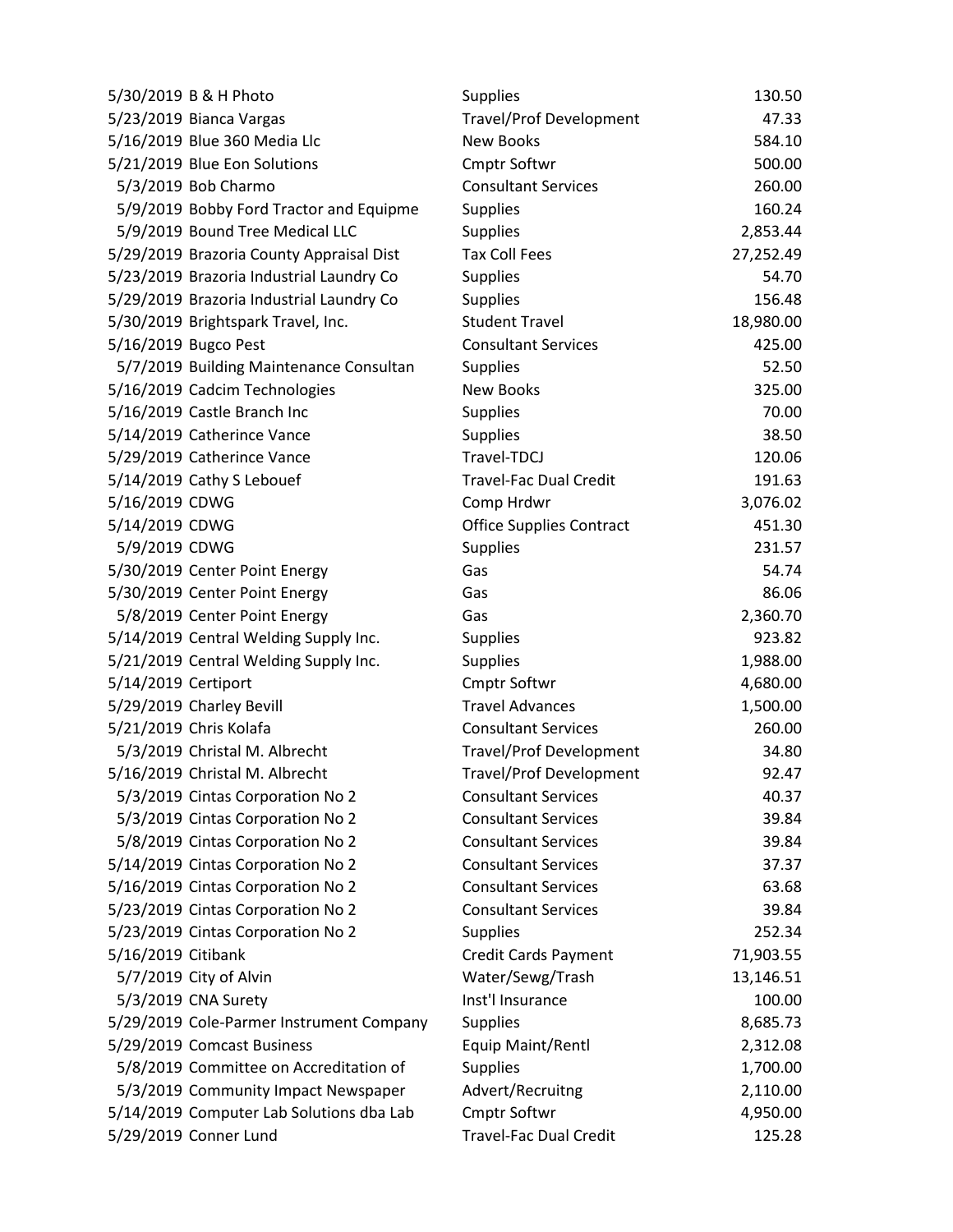| 5/8/2019 Cop Stop              |                                          | <b>Supplies</b>                  | 56.00     |
|--------------------------------|------------------------------------------|----------------------------------|-----------|
|                                | 5/14/2019 Council for Higher Education A | <b>Association Fees</b>          | 690.00    |
| 5/8/2019 CUPA-HR               |                                          | <b>Supplies</b>                  | 1,230.00  |
| 5/16/2019 D & H Distributors   |                                          | Miscellaneous                    | 1,082.16  |
|                                | 5/14/2019 Dahill Office Technology Corpo | <b>Supplies</b>                  | 85.00     |
| 5/3/2019 Dameria L Boston      |                                          | <b>Supplies</b>                  | 35.69     |
| 5/14/2019 Dameria L Boston     |                                          | <b>Travel/Prof Development</b>   | 123.19    |
| 5/3/2019 Daniel M. Wilson      |                                          | <b>Consultant Services</b>       | 225.00    |
|                                | 5/6/2019 David Van Riper dba Get Certif  | <b>Consultant Services</b>       | 3,000.00  |
|                                | 5/7/2019 David W. Westmoreland           | <b>Consultant Services</b>       | 7,569.70  |
|                                | 5/7/2019 dba Area Safe & Lock            | <b>Supplies</b>                  | 17.50     |
| 5/14/2019 Dell Marketing L. P. |                                          | <b>Supplies</b>                  | 67.99     |
|                                | 5/30/2019 Dept. of Veterans Affairs      | Sponsor A/R                      | 552.00    |
|                                | 5/21/2019 Discount Schools Supplies      | Child Care Supplement            | 313.35    |
|                                | 5/8/2019 Domtar Paper Co., LLC           | <b>Supplies</b>                  | 2,480.00  |
|                                | 5/21/2019 Domtar Paper Co., LLC          | <b>Supplies</b>                  | 704.71    |
|                                | 5/14/2019 Dr. Cynthia A. Griffith        | <b>Travel/Prof Development</b>   | 346.68    |
| 5/29/2019 Dr. James Boler      |                                          | <b>Travel/Repetitive Mileage</b> | 144.77    |
| 5/3/2019 Dr. Linda J. Austin   |                                          | <b>Travel/Prof Development</b>   | 395.96    |
| 5/3/2019 Dwayne Cooper         |                                          | <b>Consultant Services</b>       | 260.00    |
| 5/8/2019 Dwayne Cooper         |                                          | <b>Consultant Services</b>       | 260.00    |
| 5/29/2019 Earnest Burnett      |                                          | <b>Travel-Fac Dual Credit</b>    | 39.90     |
|                                | 5/7/2019 Earthwise Environmental Inc     | <b>Consultant Services</b>       | 738.00    |
|                                | 5/3/2019 East Congregation of Jehovah's  | Other A/R                        | 250.00    |
|                                | 5/8/2019 Edgar E. Johnson, III           | <b>Consultant Services</b>       | 225.00    |
|                                | 5/3/2019 Elizabeth G. Saucedo            | <b>Travel-Prof Devel Faculty</b> | 27.42     |
|                                | 5/14/2019 Elliott Electric Supply Inc    | <b>Supplies</b>                  | 736.32    |
|                                | 5/14/2019 Ellucian Company LP            | <b>Consultant Services</b>       | 437.50    |
| 5/7/2019 Elsevier Inc          |                                          | <b>New Books</b>                 | 13,265.48 |
| 5/16/2019 Engraphics           |                                          | <b>Supplies</b>                  | 473.95    |
| 5/3/2019 Eric Davis            |                                          | <b>Consultant Services</b>       | 260.00    |
| 5/8/2019 Erin Wright           |                                          | <b>Consultant Services</b>       | 200.00    |
|                                | 5/8/2019 ExamSoft Worldwide Inc          | <b>Supplies</b>                  | 2,875.00  |
| 5/21/2019 Facilities Sources   |                                          | <b>Consultant Services</b>       | 4,311.79  |
| 5/9/2019 Fastenal Company      |                                          | <b>Supplies</b>                  | 1,679.52  |
| 5/23/2019 Fastenal Company     |                                          | <b>Supplies</b>                  | 5,808.79  |
| 5/7/2019 Federal Express       |                                          | Freight                          | 65.12     |
| 5/29/2019 Federal Express      |                                          | Freight                          | 667.25    |
| 5/29/2019 Filecamp Ag          |                                          | <b>Cmptr Softwr</b>              | 1,068.00  |
| 5/3/2019 Fisdap                |                                          | <b>Supplies</b>                  | 157.50    |
| 5/9/2019 Flinn Scientific      |                                          | <b>Supplies</b>                  | 2,811.94  |
| 5/29/2019 Frank Jacobson       |                                          | <b>Travel-Fac Dual Credit</b>    | 228.29    |
| 5/30/2019 Gabriela A. Saldivar |                                          | <b>Travel/Prof Development</b>   | 47.10     |
|                                | 5/9/2019 Galls Parent Holdings, Llc Dba  | <b>Supplies</b>                  | 65.99     |
|                                | 5/14/2019 Galls Parent Holdings, Llc Dba | <b>Supplies</b>                  | 228.60    |
|                                | 5/21/2019 Galls Parent Holdings, Llc Dba | <b>Supplies</b>                  | 327.97    |
|                                | 5/29/2019 Galls Parent Holdings, Llc Dba | <b>Supplies</b>                  | 298.84    |
|                                |                                          |                                  |           |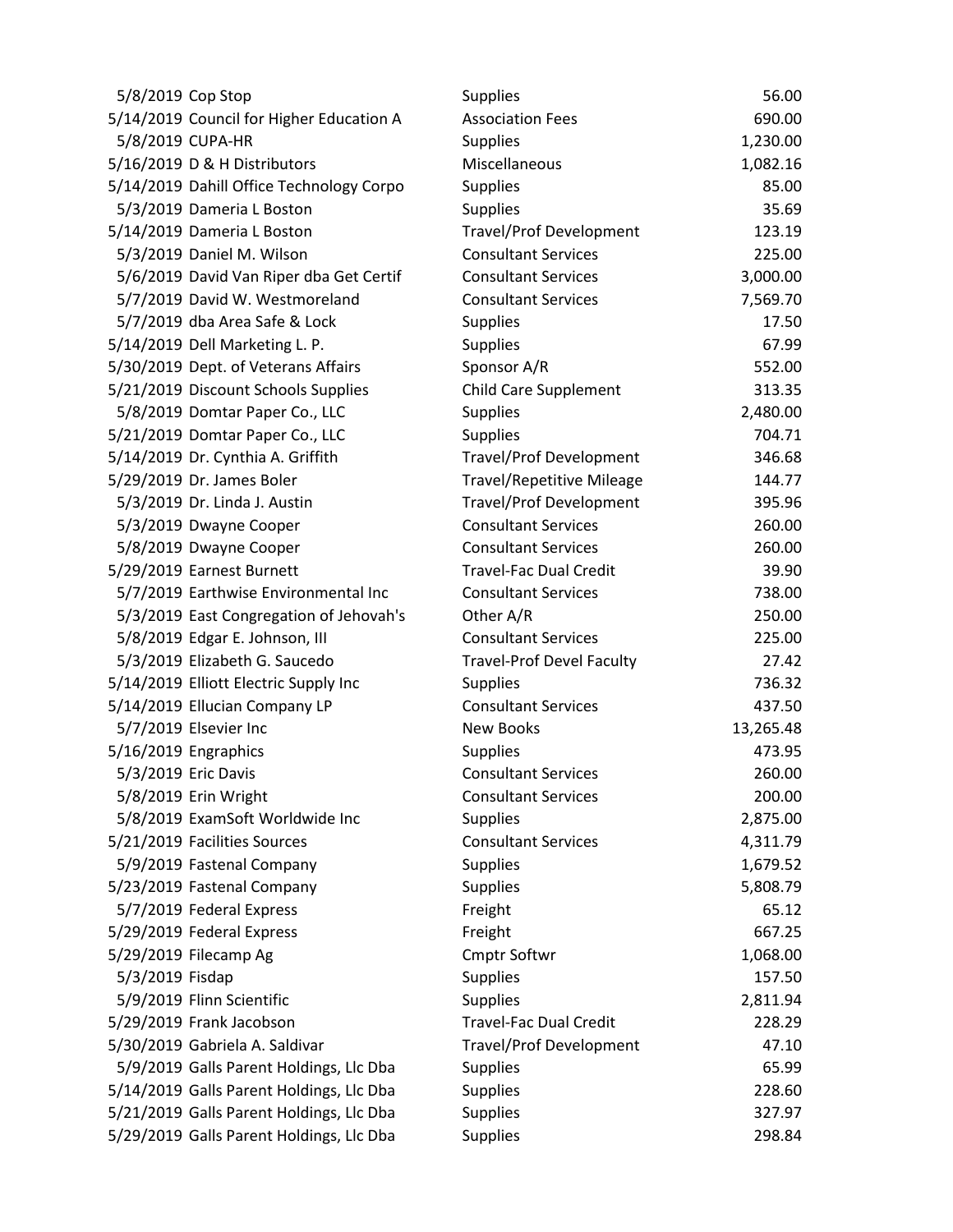| 5/8/2019 Generators of Houston, Lp       | <b>Consultant Services</b>       | 644.32   |
|------------------------------------------|----------------------------------|----------|
| 5/16/2019 George R. Phillips             | <b>Travel Advances</b>           | 425.38   |
| 5/17/2019 George R. Phillips             | <b>Travel Advances</b>           | 450.00   |
| 5/3/2019 Global Equipment Company Inc.   | Equipment                        | 82.88    |
| 5/7/2019 Global Equipment Company Inc.   | Equipment                        | 1,432.95 |
| 5/3/2019 Gordon A. Thomas                | <b>Consultant Services</b>       | 1,400.00 |
| 5/7/2019 Gordon Food Service dba Glazie  | <b>Supplies</b>                  | 1,313.52 |
| 5/7/2019 Grainger                        | Equipment                        | 8,804.98 |
| 5/8/2019 Grainger                        | <b>Supplies</b>                  | 154.64   |
| 5/14/2019 Grainger                       | <b>Supplies</b>                  | 327.34   |
| 5/16/2019 Grainger                       | <b>Supplies</b>                  | 68.32    |
| 5/23/2019 Grainger                       | <b>Supplies</b>                  | 92.52    |
| 5/7/2019 GULF COAST PAPER                | <b>Supplies</b>                  | 759.72   |
| 5/16/2019 GULF COAST PAPER               | Supplies                         | 153.88   |
| 5/16/2019 Hayden Valley Foods, Inc.      | Miscellaneous                    | 152.40   |
| 5/8/2019 HEB Credit Receivables-Dept. 3  | Supplies-TDCJ                    | 53.60    |
| 5/21/2019 HEC Training Center            | <b>Supplies</b>                  | 712.50   |
| 5/7/2019 Herff Jones Llc                 | Miscellaneous                    | 303.83   |
| 5/16/2019 Herff Jones Llc                | <b>New Books</b>                 | 5,227.23 |
| 5/16/2019 Higheredjobs.Com               | Advert/Recruitng                 | 3,990.00 |
| 5/23/2019 Holly D. Williams              | <b>Travel/Prof Development</b>   | 278.24   |
| 5/9/2019 Home Depot                      | <b>Supplies</b>                  | 651.59   |
| 5/16/2019 Hopper Moonwalks Llc           | <b>Supplies</b>                  | 165.00   |
| 5/21/2019 Hunton Distribution            | Equipment                        | 3,176.26 |
| 5/29/2019 IdentiSys Inc                  | Supplies                         | 1,007.50 |
| 5/16/2019 indiCo LLC                     | <b>New Books</b>                 | 30.64    |
| 5/21/2019 Industrial Materials Corp.     | <b>Supplies</b>                  | 1,998.11 |
| 5/3/2019 Irene P. Robinson               | <b>Travel Advances</b>           | 86.00    |
| 5/9/2019 Iron Mountain Inc               | Shredding                        | 438.50   |
| 5/16/2019 Janet L. Joost                 | <b>Travel/Repetitive Mileage</b> | 71.36    |
| 5/14/2019 Jason M Nichols                | <b>Travel-Fac Dual Credit</b>    | 383.26   |
| 5/10/2019 Jason T. Schreiber             | <b>Student Travel</b>            | 2,040.00 |
| 5/3/2019 JD Palatine, LLC                | Personnel Actions/Other          | 8.55     |
| 5/14/2019 Jennifer R. Brazil             | <b>Travel-Fac Dual Credit</b>    | 150.57   |
| 5/3/2019 Joe Machol                      | <b>Consultant Services</b>       | 260.00   |
| 5/8/2019 Joe Machol                      | <b>Consultant Services</b>       | 140.00   |
| 5/21/2019 Joe's Barbeque Co              | <b>Supplies</b>                  | 2,392.50 |
| 5/23/2019 Karla P. Lopez                 | <b>Travel/Prof Development</b>   | 34.16    |
| 5/16/2019 Kathryn M. Trantham            | <b>Travel/Repetitive Mileage</b> | 171.70   |
| 5/16/2019 Kelly M. Truitt                | <b>Travel/Repetitive Mileage</b> | 228.84   |
| 5/29/2019 Kendall Hunt Publishing Compan | <b>New Books</b>                 | 4,961.60 |
| 5/3/2019 Kenmor Electric Company Lp      | <b>Consultant Services</b>       | 2,949.34 |
| 5/16/2019 Kevin Jefferies                | <b>Travel-Fac Dual Credit</b>    | 377.98   |
| 5/3/2019 Kirstin M. Whitmire             | <b>Travel/Prof Development</b>   | 45.35    |
| 5/14/2019 Kirstin M. Whitmire            | <b>Travel/Prof Development</b>   | 5.22     |
| 5/7/2019 Konica Minolta                  | Equip Maint/Rentl                | 507.01   |
| 5/8/2019 Kristina M. Vinson              | <b>Travel/Prof Development</b>   | 33.06    |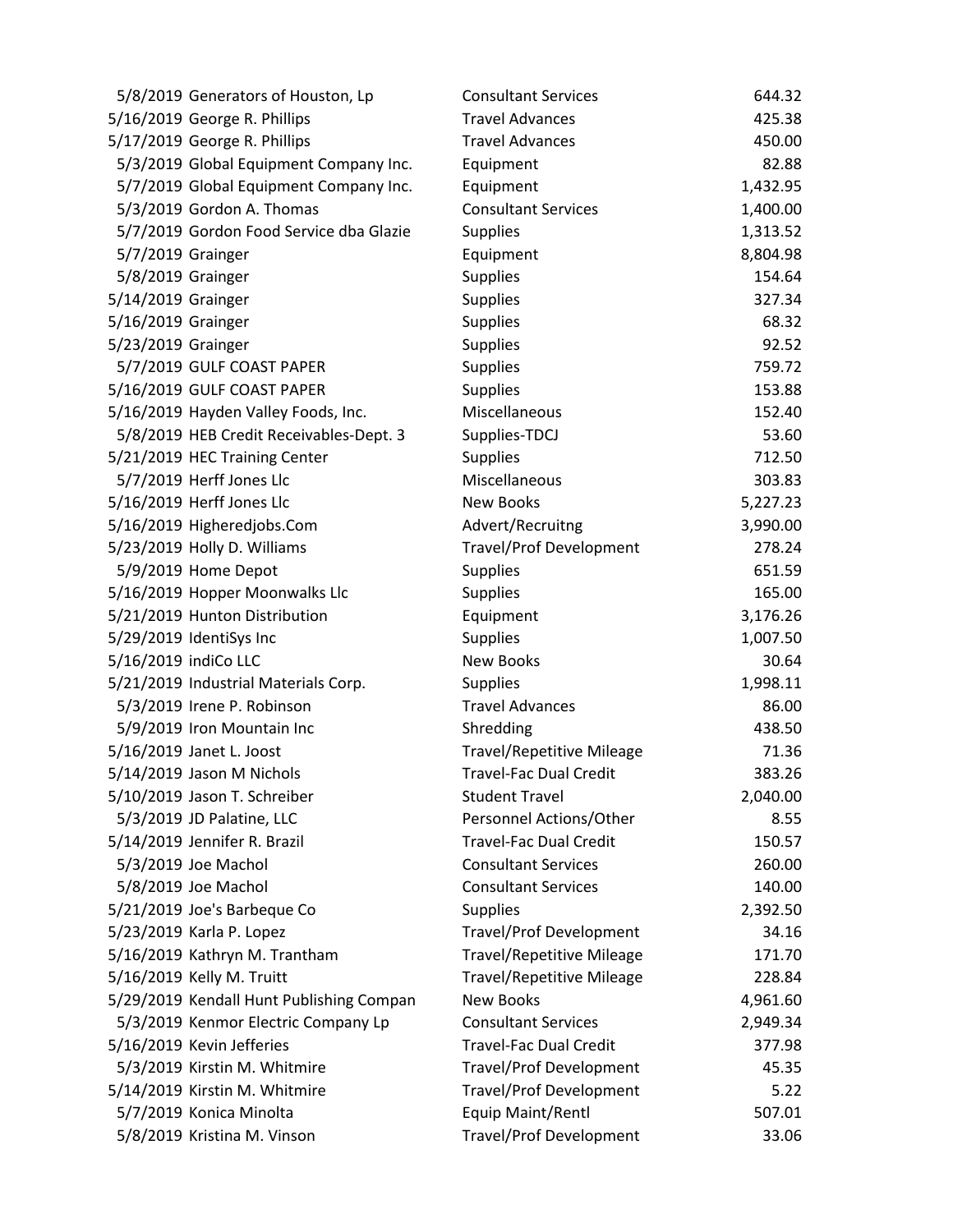| 5/8/2019 Kristitch Designs               | Advert/Recruitng                 | 364.00   |
|------------------------------------------|----------------------------------|----------|
| 5/16/2019 Laerdal Medical Corporation    | <b>New Books</b>                 | 209.45   |
| 5/29/2019 Laerdal Medical Corporation    | <b>New Books</b>                 | 60.00    |
| 5/16/2019 Laura E. Tapp                  | <b>Supplies</b>                  | 39.05    |
| 5/14/2019 Lavonna L. Saye                | <b>Travel/Prof Development</b>   | 30.86    |
| 5/29/2019 Lavonna Saye                   | <b>Travel/Prof Development</b>   | 33.47    |
| 5/16/2019 Leslie L. Bartosh              | <b>Travel/Repetitive Mileage</b> | 32.85    |
| 5/3/2019 Let Me Learn                    | <b>Cmptr Softwr</b>              | 4,650.00 |
| 5/23/2019 Linda D. Smith                 | <b>Travel/Prof Development</b>   | 53.53    |
| 5/23/2019 Lindsey A. Walker              | <b>Travel/Prof Development</b>   | 50.98    |
| 5/23/2019 Lorna Craft                    | <b>Travel/Prof Development</b>   | 45.82    |
| 5/14/2019 Mansion Grove House LLC DBA Ma | <b>Supplies</b>                  | 6,660.78 |
| 5/7/2019 Mark's Plumbing Parts           | <b>Supplies</b>                  | 209.79   |
| 5/14/2019 Mark's Plumbing Parts          | <b>Supplies</b>                  | 1,391.82 |
| 5/8/2019 Mascot Media LLC                | Advert/Recruitng                 | 1,200.00 |
| 5/16/2019 McGraw Hill Global Education,  | <b>New Books</b>                 | 227.90   |
| 5/7/2019 McKee Foods Corporation         | Miscellaneous                    | 62.96    |
| 5/16/2019 McKee Foods Corporation        | Miscellaneous                    | 82.59    |
| 5/1/2019 Medic Pharmacy, LLC             | <b>Meal Scholarships</b>         | 1,406.26 |
| 5/7/2019 Medic Pharmacy, LLC             | <b>Meal Scholarships</b>         | 1,406.26 |
| 5/14/2019 Medic Pharmacy, LLC            | <b>Meal Scholarships</b>         | 1,406.26 |
| 5/7/2019 Melinda E. Laurence             | <b>Travel/Prof Development</b>   | 21.46    |
| 5/16/2019 Meltwater News Us Inc.         | Public Info                      | 1,900.00 |
| 5/16/2019 Mr. Dwight Rhodes              | <b>Travel-Fac Dual Credit</b>    | 407.04   |
| 5/3/2019 Mr. Stephen Montgomery          | <b>Consultant Services</b>       | 225.00   |
| 5/23/2019 Mr. William C. Lewis           | <b>Travel/Prof Development</b>   | 124.12   |
| 5/16/2019 Ms. Beatrice B. Hugetz         | <b>Travel-Fac Dual Credit</b>    | 44.54    |
| 5/29/2019 Ms. Sara N. Bouse              | Travel-TDCJ                      | 231.47   |
| 5/3/2019 Ms. Teresa Craft                | <b>Travel/Prof Development</b>   | 39.09    |
| 5/3/2019 Ms. Traci Elliott               | <b>Supplies</b>                  | 29.88    |
| 5/3/2019 Multiview, Inc                  | Advert/Recruitng                 | 2,200.00 |
| 5/3/2019 Mvap Medical Supplies Inc       | <b>Supplies</b>                  | 828.80   |
| 5/21/2019 NABITA                         | <b>Supplies</b>                  | 899.00   |
| 5/3/2019 Nadia M. Nazarenko              | <b>Travel-Prof Devel Faculty</b> | 339.72   |
| 5/23/2019 National Organization for Asso | <b>Supplies</b>                  | 575.00   |
| 5/7/2019 National Safety Council         | <b>New Books</b>                 | 244.65   |
| 5/23/2019 National Switchgear Systems No | <b>Consultant Services</b>       | 7,500.00 |
| 5/7/2019 Nebraska Book Company, Inc      | <b>New Books</b>                 | 5,365.96 |
| 5/30/2019 New Vision Imaging Systems Inc | Advert/Recruitng                 | 1,795.02 |
| 5/16/2019 Nicole E. Brumenschenkel       | <b>Travel/Repetitive Mileage</b> | 154.64   |
| 5/8/2019 Office Depot Business Services  | Credit Payment                   | 8,501.81 |
| 5/21/2019 Office Depot Business Services | <b>Supplies</b>                  | 2,993.32 |
| 5/16/2019 Ogburn's Truck Parts           | <b>Supplies</b>                  | 86.51    |
| 5/8/2019 Olmsted-Kirk Company of Housto  | <b>Supplies</b>                  | 1,117.12 |
| 5/14/2019 One Stop Tents & Events        | <b>Special Functions</b>         | 577.50   |
| 5/21/2019 Online Learning Consortium, In | <b>Supplies</b>                  | 1,150.00 |
| 5/7/2019 O'Reilly Auto Parts             | <b>Supplies</b>                  | 89.48    |
|                                          |                                  |          |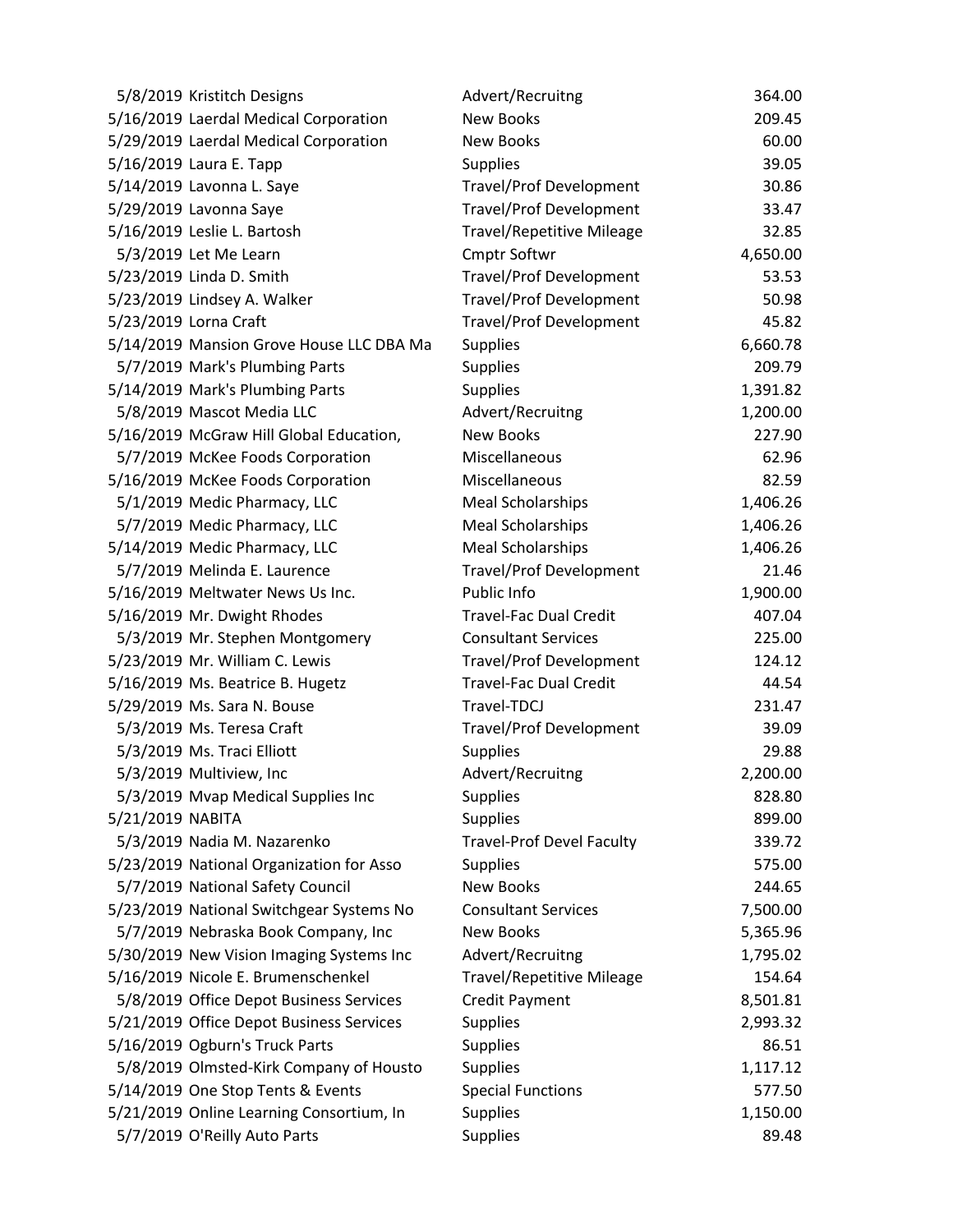| 5/3/2019 Pamelyn Shefman                 | <b>Travel/Prof Development</b>   | 100.00   |
|------------------------------------------|----------------------------------|----------|
| 5/7/2019 PartnerShip, LLC                | Freight                          | 549.91   |
| 5/16/2019 PartnerShip, LLC               | Freight                          | 919.04   |
| 5/14/2019 Parts Town, Llc                | <b>Supplies</b>                  | 285.84   |
| 5/3/2019 Patterson Veterinary Supply In  | Supplies                         | 42.00    |
| 5/8/2019 Patterson Veterinary Supply In  | <b>Supplies</b>                  | 12.56    |
| 5/16/2019 Paula J. Fleming               | <b>Travel-Fac Dual Credit</b>    | 119.71   |
| 5/29/2019 PCCare Inc                     | <b>Cmptr Softwr</b>              | 5,722.02 |
| 5/23/2019 Performance Food Group, Inc.   | <b>Supplies</b>                  | 1,089.98 |
| 5/29/2019 Phi Theta Kappa                | Miscellaneous                    | 308.00   |
| 5/21/2019 Phillip Reynoso                | <b>Consultant Services</b>       | 140.00   |
| 5/30/2019 Pingboard, Inc.                | <b>Cmptr Softwr</b>              | 855.36   |
| 5/30/2019 Pocket Nurse Enterprises       | <b>Supplies</b>                  | 3,097.39 |
| 5/7/2019 Polaris Construction, Inc.      | Equip Maint/Rentl                | 1,400.00 |
| 5/3/2019 Pollock Paper Distributors      | <b>Supplies</b>                  | 2,700.95 |
| 5/9/2019 Pollock Paper Distributors      | <b>Supplies</b>                  | 79.94    |
| 5/21/2019 Pollock Paper Distributors     | <b>Supplies</b>                  | 3,142.15 |
| 5/29/2019 Precision Safe Sidewalks, Llc  | <b>Consultant Services</b>       | 5,046.86 |
| 5/9/2019 Premier Home + Hardware + Lumb  | <b>Supplies</b>                  | 3.82     |
| 5/16/2019 Premier Home + Hardware + Lumb | <b>Supplies</b>                  | 7.82     |
| 5/23/2019 Princess S. Randle             | <b>Travel/Repetitive Mileage</b> | 273.00   |
| 5/7/2019 PrismRBS LLC                    | Advertising                      | 40.92    |
| 5/29/2019 PrismRBS LLC                   | Advertising                      | 79.68    |
| 5/16/2019 PrismRBS LLC                   | Equip Maint/Rentl                | 1,444.33 |
| 5/28/2019 Proenergy Partners Lp          | Gas                              | 5,159.66 |
| 5/29/2019 PROMAXIMA                      | <b>Supplies</b>                  | 313.90   |
| 5/14/2019 Quickcaption Inc               | <b>Consultant Services</b>       | 9,180.00 |
| 5/14/2019 Rebecca A. McClain             | <b>Travel/Repetitive Mileage</b> | 58.41    |
| 5/16/2019 Redshelf Inc                   | <b>New Books</b>                 | 89.99    |
| 5/14/2019 Regan L. Metoyer               | <b>Travel Advances</b>           | 172.64   |
| 5/23/2019 Regan L. Metoyer               | <b>Travel/Prof Development</b>   | 419.26   |
| 5/14/2019 Respironics, Inc.              | <b>Supplies</b>                  | 30.00    |
| 5/21/2019 Robert Ferrilli LLC            | <b>Consultant Services</b>       | 1,650.00 |
| 5/14/2019 Robin Dahms                    | <b>Special Functions</b>         | 61.96    |
| 5/23/2019 Robin Kralovetz                | <b>Travel/Repetitive Mileage</b> | 166.00   |
| 5/16/2019 Saul A. Olivares               | <b>Travel-Fac Dual Credit</b>    | 251.72   |
| 5/16/2019 Schroff Development Corp.      | <b>New Books</b>                 | 370.00   |
| 5/23/2019 Shannon Graham                 | <b>Travel Advances</b>           | 1,084.00 |
| 5/3/2019 Shannon L. Graham               | <b>Travel Advances</b>           | 14.31    |
| 5/29/2019 Shannon Wise                   | <b>Travel/Repetitive Mileage</b> | 45.50    |
| 5/29/2019 Sheila Woods                   | <b>Travel-Prof Devel Faculty</b> | 1,304.46 |
| 5/14/2019 Sherwin Williams               | <b>Supplies</b>                  | 22.94    |
| 5/23/2019 SHI-Government Solutions, Inc. | <b>Cmptr Softwr</b>              | 5,460.00 |
| 5/23/2019 Sky Wonder Fire and Safety, LL | <b>Consultant Services</b>       | 253.00   |
| 5/21/2019 Smartketer LLC                 | <b>Cmptr Softwr</b>              | 1,404.00 |
| 5/23/2019 Sonova Usa Inc                 | <b>Supplies</b>                  | 679.99   |
| 5/14/2019 Southern Association of Colleg | <b>Association Fees</b>          | 8,881.00 |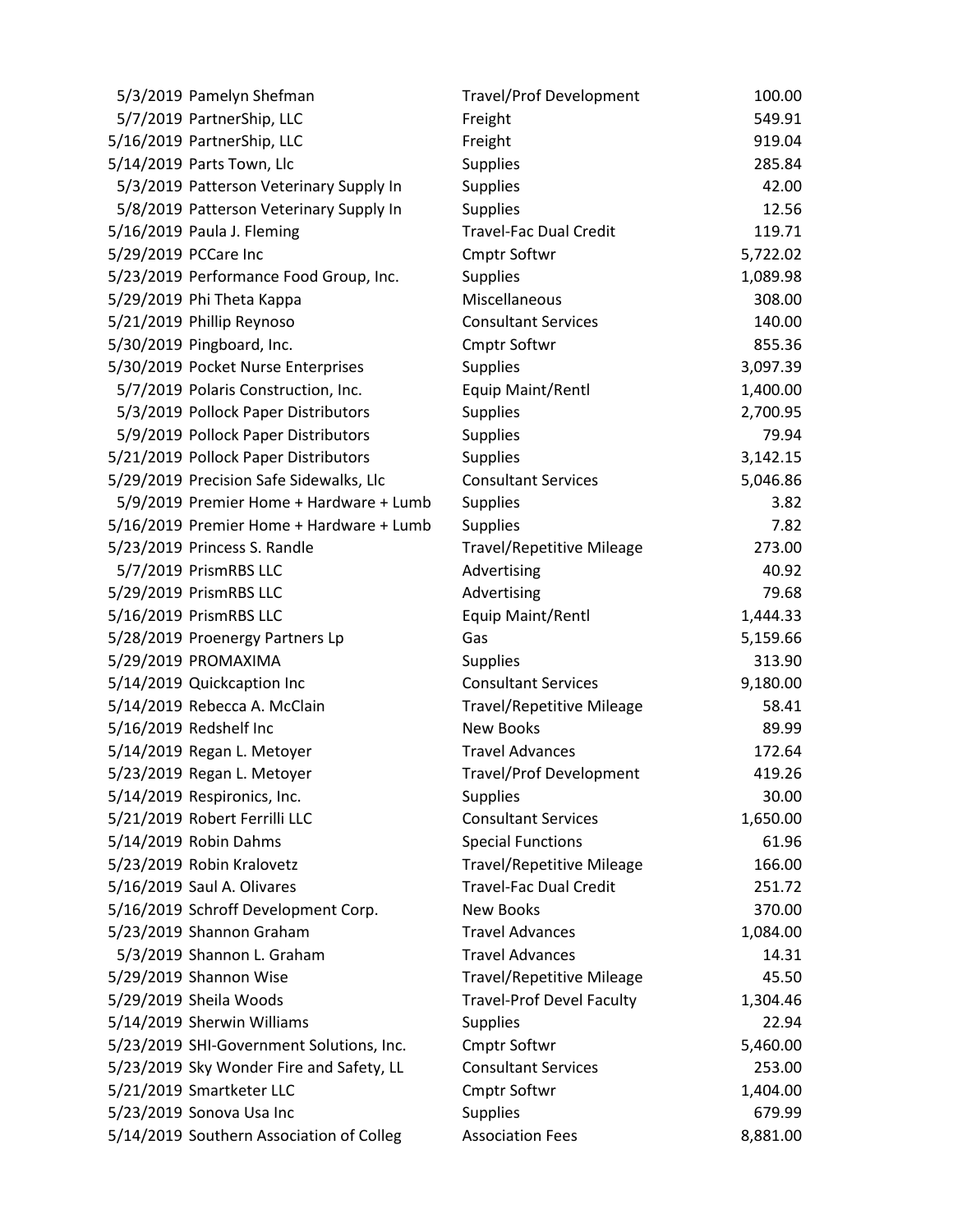| 5/7/2019 Southern Computer Warehouse In  | <b>Supplies</b>                  | 1,694.95  |
|------------------------------------------|----------------------------------|-----------|
| 5/7/2019 Stanton's Shopping Center       | Fuel                             | 36.00     |
| 5/3/2019 Suretec Insurance Company       | Inst'l Insurance                 | 50.00     |
| 5/3/2019 Suzanne L. Poston               | <b>Supplies</b>                  | 188.92    |
| 5/14/2019 Suzanne L. Poston              | <b>Travel/Repetitive Mileage</b> | 236.52    |
| 5/8/2019 Systran, Inc.                   | <b>Supplies</b>                  | 43,525.00 |
| 5/14/2019 T & R Mechanical, Inc.         | <b>Consultant Services</b>       | 4,990.00  |
| 5/8/2019 TACRAO                          | Supplies                         | 200.00    |
| 5/23/2019 TASB                           | <b>Supplies</b>                  | 38.56     |
| 5/29/2019 Taz Industrial Fluids Disposal | <b>Supplies</b>                  | 134.21    |
| 5/3/2019 Texan Floor Service, Ltd        | <b>Supplies</b>                  | 170.00    |
| 5/29/2019 Texas Assoc. of Comm. Colleges | <b>Travel/Prof Development</b>   | 450.00    |
| 5/23/2019 The Brandt Companies, LLC      | <b>Consultant Services</b>       | 525.00    |
| 5/14/2019 The College Board              | <b>Supplies</b>                  | 1,750.00  |
| 5/29/2019 The Facts                      | <b>Supplies</b>                  | 204.00    |
| 5/8/2019 The Kroger Company              | <b>Supplies</b>                  | 2,496.02  |
| 5/16/2019 Theresa A. Saenz               | <b>Travel/Repetitive Mileage</b> | 363.84    |
| 5/21/2019 Thermo Fisher Scientific       | <b>Supplies</b>                  | 113.29    |
| 5/29/2019 Thirty Lacy                    | <b>Travel/Repetitive Mileage</b> | 491.84    |
| 5/14/2019 Thomas R. Burke                | <b>Travel-Fac Dual Credit</b>    | 123.19    |
| 5/14/2019 Timothy J Reynolds             | <b>Travel-Fac Dual Credit</b>    | 248.47    |
| 5/29/2019 Tori McTaggart                 | <b>Travel/Repetitive Mileage</b> | 503.44    |
| 5/23/2019 Travis Hill                    | <b>Travel Advances</b>           | 1,430.00  |
| 5/8/2019 Turner Capital Inc. Dba Bay Ar  | Advert/Recruitng                 | 470.00    |
| 5/16/2019 TXU Energy                     | <b>Consultant Services</b>       | 47,947.23 |
| 5/14/2019 U.S. Bank                      | <b>Bank Charges</b>              | 330.00    |
| 5/13/2019 U.S. Postmaster                | Postage                          | 8,000.00  |
| 5/8/2019 Universe Technical Translation  | <b>Consultant Services</b>       | 2,366.00  |
| 5/23/2019 UPS                            | Freight                          | 595.77    |
| 5/7/2019 US Bank Voyager Fleet Systems   | Fuel                             | 1,479.78  |
| 5/29/2019 Varidesk, LLC                  | <b>Supplies</b>                  | 395.00    |
| 5/30/2019 Varidesk, LLC                  | <b>Supplies</b>                  | 395.00    |
| 5/3/2019 Verizon Wireless                | <b>Supplies</b>                  | 377.49    |
| 5/30/2019 Verizon Wireless               | <b>Supplies</b>                  | 377.51    |
| 5/9/2019 Vertical Transportation Servic  | <b>Consultant Services</b>       | 1,825.00  |
| 5/23/2019 Vertical Transportation Servic | <b>Consultant Services</b>       | 600.00    |
| 5/7/2019 Vistar                          | Freight                          | 10.00     |
| 5/14/2019 Vistar                         | Freight                          | 10.00     |
| 5/14/2019 Vistar                         | Freight                          | 10.00     |
| 5/14/2019 Vistar                         | Freight                          | 10.00     |
| 5/7/2019 Vistar                          | Miscellaneous                    | 567.62    |
| 5/14/2019 Vistar                         | Miscellaneous                    | 436.58    |
| 5/14/2019 Vistar                         | Miscellaneous                    | 127.61    |
| 5/14/2019 Vistar                         | Miscellaneous                    | 863.18    |
| 5/14/2019 Vistar                         | Miscellaneous                    | 986.38    |
| 5/14/2019 Vistar                         | <b>Supplies</b>                  | 99.50     |
| 5/29/2019 W W Norton Publishing Co       | New Books                        | 3,725.00  |